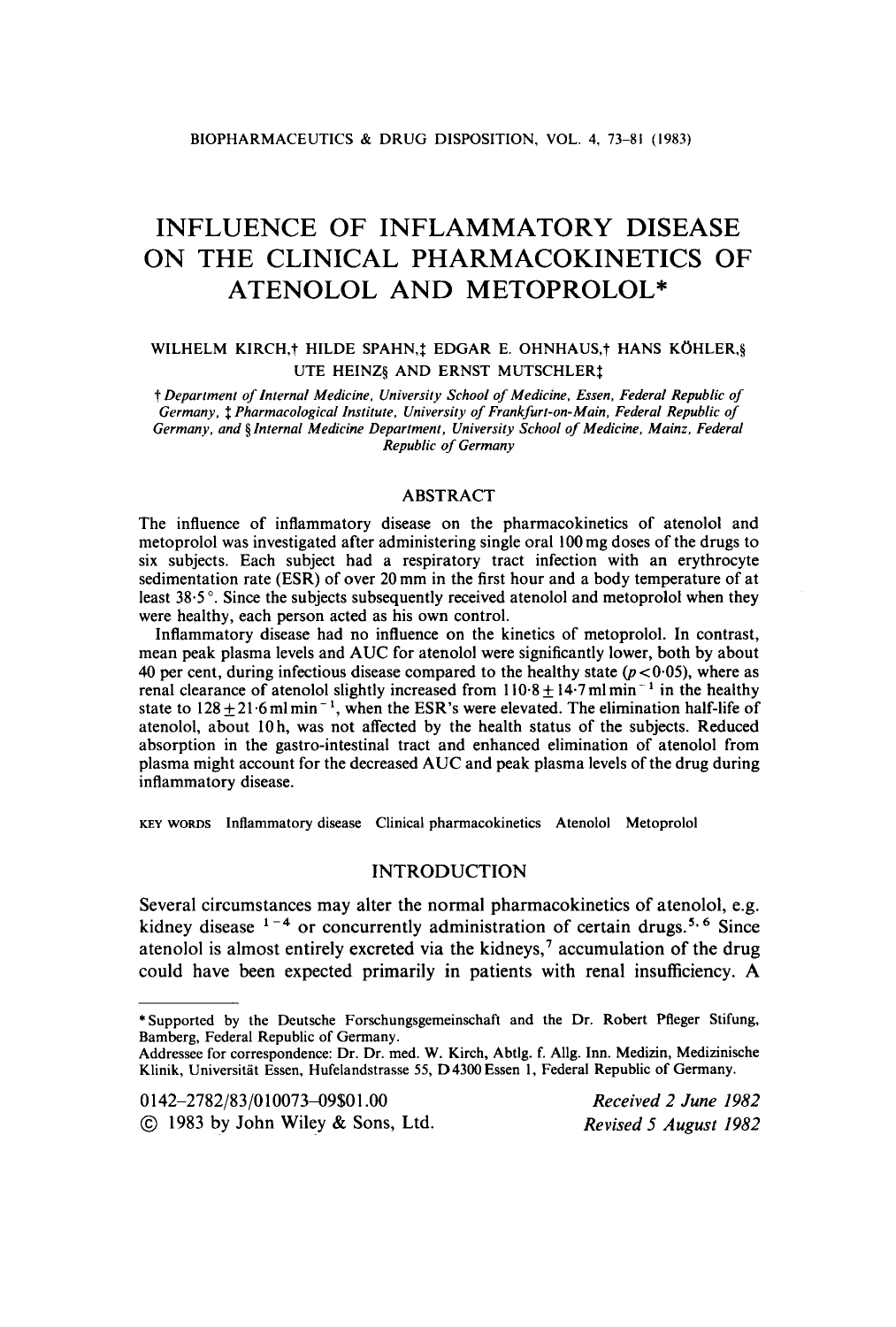hydrophilic betareceptor blocker like atenolol is only absorbed from the intestine to about 50 per cent, since such substances do not cross cellular membranes readily. $<sup>8</sup>$  Thus it seems to be possible that concomitantly applied</sup> drugs would inhibit the absorption of atenolol to a greater extent. This has been confirmed by concurrent administration of atenolol with calcium, ampicillin or aluminium hydroxide.<sup>5, 6</sup> Cimetidine did not influence atenolol kinetics, despite the fact that in the case of metoprolol or propranolol an impressive interaction with cimetidine has been described. $9-1^2$  Inflammatory disease is known to increase levels of beta blockers such as oxprenolol or propranolol, although those of metoprolol were not altered.<sup>13-15</sup> The mean plasma propranolol concentrations were also higher than in normal controls in patients with celiac disease. Those of practolol in the celiacs, however, lagged behind those of the normal subjects.<sup>16</sup> The aim of the present study was to investigate the influence of inflammatory disease of the respiratory tract on the kinetics of atenolol and of metoprolol. Each patient studied was treated during infectious disease and later on in the healthy state, so that each acted as his own control.

### PATIENTS AND METHODS

Six patients with inflammatory disease of the respiratory tract were investigated (mean age  $28.8 \pm 2.6$  years; range 20 to 37 years; 2 male, 4 female; mean body weight  $62.2 \pm 4.1$  kg). They had given their informed consent to participate in the study. When the treatment with beta blockers was started, all patients had an erythrocyte sedimentation rate **(ESR)** of over 20 mm in the first hour (mean **ESR** 39  $\pm$  7.9 mm; range 23 to 68 mm in those receiving atenolol; mean ESR  $33.5 \pm 2.5$  mm; range 29 to 43 mm in those receiving metoprolol) and body temperature of all of them was over  $38.5^{\circ}$  (mean  $39.2 \pm 0.3^{\circ}$  in those receiving atenolol; mean  $38.9 \pm 0.1^\circ$  in those receiving metoprolol). All had symptoms of a respiratory tract infection such as rhinitis, cough, hoarseness, sore throat, and palpable regional lymph nodes. The patients had no signs of kidney and liver dysfunction nor did the hematological and biochemical screening yield abnormal results. Concomitant medication had been withdrawn 2 days prior to

Table I. Summary of abbreviations, definitions and equations

| Abbreviation                                               | Meaning                                                              |
|------------------------------------------------------------|----------------------------------------------------------------------|
| $K_{\rm el}$                                               | Elimination rate constant                                            |
| $C_{\text{max}}$                                           | Maximum plasma concentration                                         |
| $T_{\text{max}}$                                           | Time to reach $C_{\text{max}}$                                       |
|                                                            | Half-life of elimination                                             |
| $T_{\substack{\text{1}\n\text{AUC}_{0\rightarrow\infty}}}$ | Area under the plasma level-time curve calculated by the trapezoidal |
|                                                            | rule and extrapolated to infinity                                    |
| Cl,                                                        | Renal clearance = $A_n \infty / AUC_{0 \to \infty}$                  |
| $\overline{A_n} \infty$                                    | Cumulative urinary excretion up to $\infty$                          |
|                                                            |                                                                      |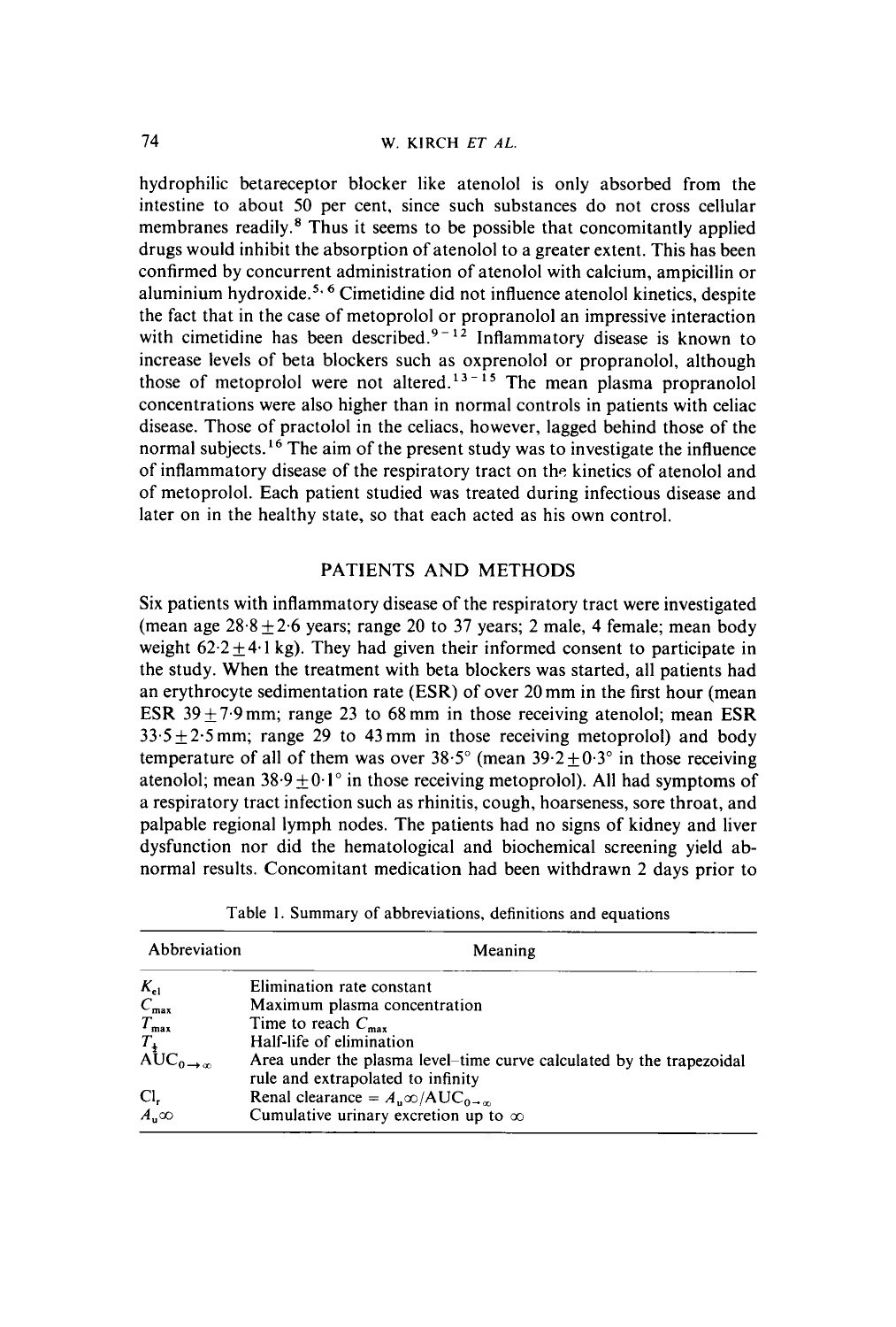|                     | $\frac{C_{\max}}{\left(ng\,ml^{-1}\right)}$ | $\zeta^{\text{iso}}$ | $\text{AUC}_{0-\alpha}$<br>(ng ml <sup>-1</sup> h)                                                     | $\kappa_{\tilde{\mathbf{e}}}$ | $\tilde{I}^{\#}_{\text{th}}$                 | $x^3$                                                                                                                                                                                                                                                                                                                                                                                         | $\prod_{r=1}^{n}$ |
|---------------------|---------------------------------------------|----------------------|--------------------------------------------------------------------------------------------------------|-------------------------------|----------------------------------------------|-----------------------------------------------------------------------------------------------------------------------------------------------------------------------------------------------------------------------------------------------------------------------------------------------------------------------------------------------------------------------------------------------|-------------------|
| S.E.M.<br>$+$ S.E.M |                                             | ი ი<br>ბ ი<br>ბ ი    | 30663839<br>36883433943583943558884<br>3689439943599435588845<br>3894899943599595425596659888452538865 |                               | はいりはてき いし いいるはても いのこうはり はっきょうけい いし いいるはても いり | $\frac{1}{36} \frac{8}{25} \frac{5}{25} \times \frac{1}{4} \frac{1}{4} \frac{1}{4} \frac{1}{4} \frac{1}{4} \frac{1}{4} \frac{1}{4} \frac{1}{4} \frac{1}{4} \frac{1}{4} \frac{1}{4} \frac{1}{4} \frac{1}{4} \frac{1}{4} \frac{1}{4} \frac{1}{4} \frac{1}{4} \frac{1}{4} \frac{1}{4} \frac{1}{4} \frac{1}{4} \frac{1}{4} \frac{1}{4} \frac{1}{4} \frac{1}{4} \frac{1}{4} \frac{1}{4} \frac{1}{$ |                   |

Table 2. Pharmacokinetic parameters of the six subjects (with  $\bar{X}$ +S.E.M.) during inflammatory disease and in the Table 2. Pharmacokinetic parameters of the six subjects (with **xk S.E.M.)** during inflammatory disease and in the

*\*n* = *5.*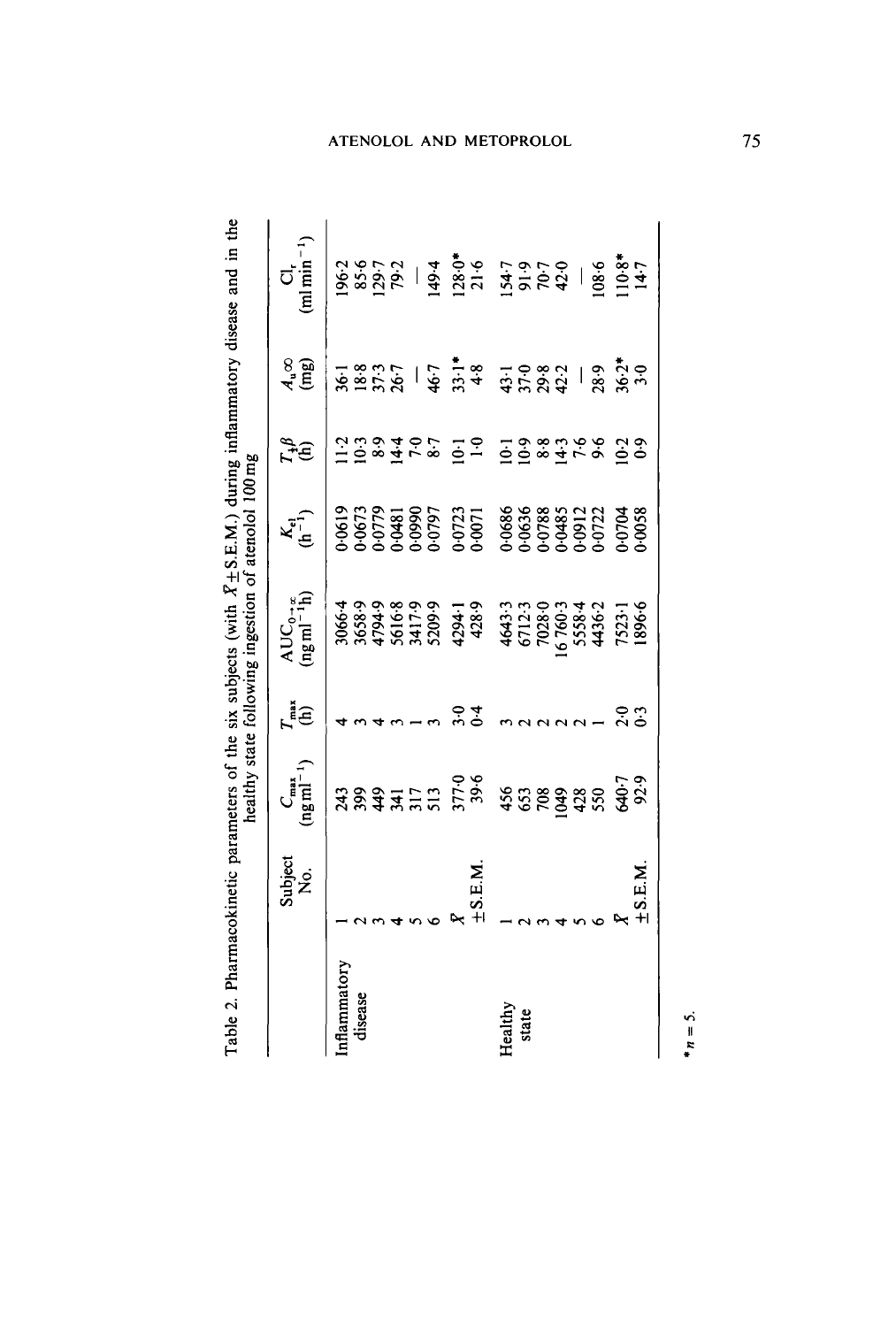and during the course of the study. Four to **8** weeks later when the ESR and body temperature were normal and the subjects felt well, atenolol as well as metoprolol were again applied in the same way as during inflammatory disease. Thus each person acted as his own control in a simple crossover design.

One tablet of atenolol l00mg or metoprolol 100mg were administered as single dose to each subject at 7.00a.m. with 100ml water and after an overnight fast. Standardized drinks and meals were given throughout the study at noon, in the evening and in the morning at 8.00 a.m. Blood samples were withdrawn before application, 0.5, 1, 2, 3, 4, 6, 12, 24, 36, and 48 h afterwards. Urine was collected from  $0-4$ ,  $4-8$ ,  $8-12$ ,  $12-24$ , and  $24-48$  h. Because of difficulties with urine collection not all of the urine samples could be included in the statistical evaluation (see Table 2 and 3). Atenolol (Tenormin<sup>®</sup>) and metoprolol (Lorpre**sor@)** were administered as conventional commercial preparations. Blood was centrifuged immediately after being withdrawn. Plasma and urine samples were stored frozen  $(-20^{\circ})$  until determination of atenolol and metoprolol concentrations.

Atenolol was determined in plasma and urine samples according to a modification of the fluorodensitometric method recently described by **us.17 0.5** ml 1N NaOH and 0.5 g NaCl were added to 1 ml plasma or urine. The mixture was shaken with  $0.4$  ml cyclo-hexane-butanol (1 : 1). After centrifuging, 10 to  $80 \mu$  of the organic layer were spotted on to a thin-layer plate. Development and scanning of the plate were performed as described previously.<sup>17</sup> Metoprolol was also estimated by a fluorimetric method<sup>18</sup> using oxprenolol as internal standard. Atenolol could be quantitated in plasma up to a concentration of  $5$ ngml<sup>-1</sup>, in urine up to  $50$ ngml<sup>-1</sup>. Detection limit of metoprolol in plasma was 1 ng ml and in urine  $20 \text{ ng m}$ l<sup>-1</sup>.

Pharmacokinetic parameters of each patient were calculated as defined in Table 1. Statistical evaluation included the Wilcoxon test.<sup>19</sup> Values are expressed as mean  $(\bar{X})$  and standard error of the mean  $(S.E.M.)$ .

# RESULTS

#### *Pharmacokinetics of atenolol in inflammatory disease*

Figure I shows the mean plasma atenolol concentration-time curves of the subjects with elevated ESR and with normal ESR. In Table 2 mean pharmacokinetic parameters of the subjects during inflammatory disease and in the healthy state are described. The time to reach peak plasma levels  $(T_{\text{max}})$  did not differ significantly between the healthy state and infectious disease, whereas mean peak plasma concentrations were significantly lowered with  $344.0 + 39.6$  ng ml during disease state compared to  $640.7 + 92.9$  ng ml<sup>-1</sup> in the healthy state  $(p < 0.05)$ . The difference in plasma atenolol concentrations at each sampling time from 1 to 6 h after dosing between subjects with high **ESR** and in the control state with normal ESR was significant with  $p < 0.05$ . Correspond-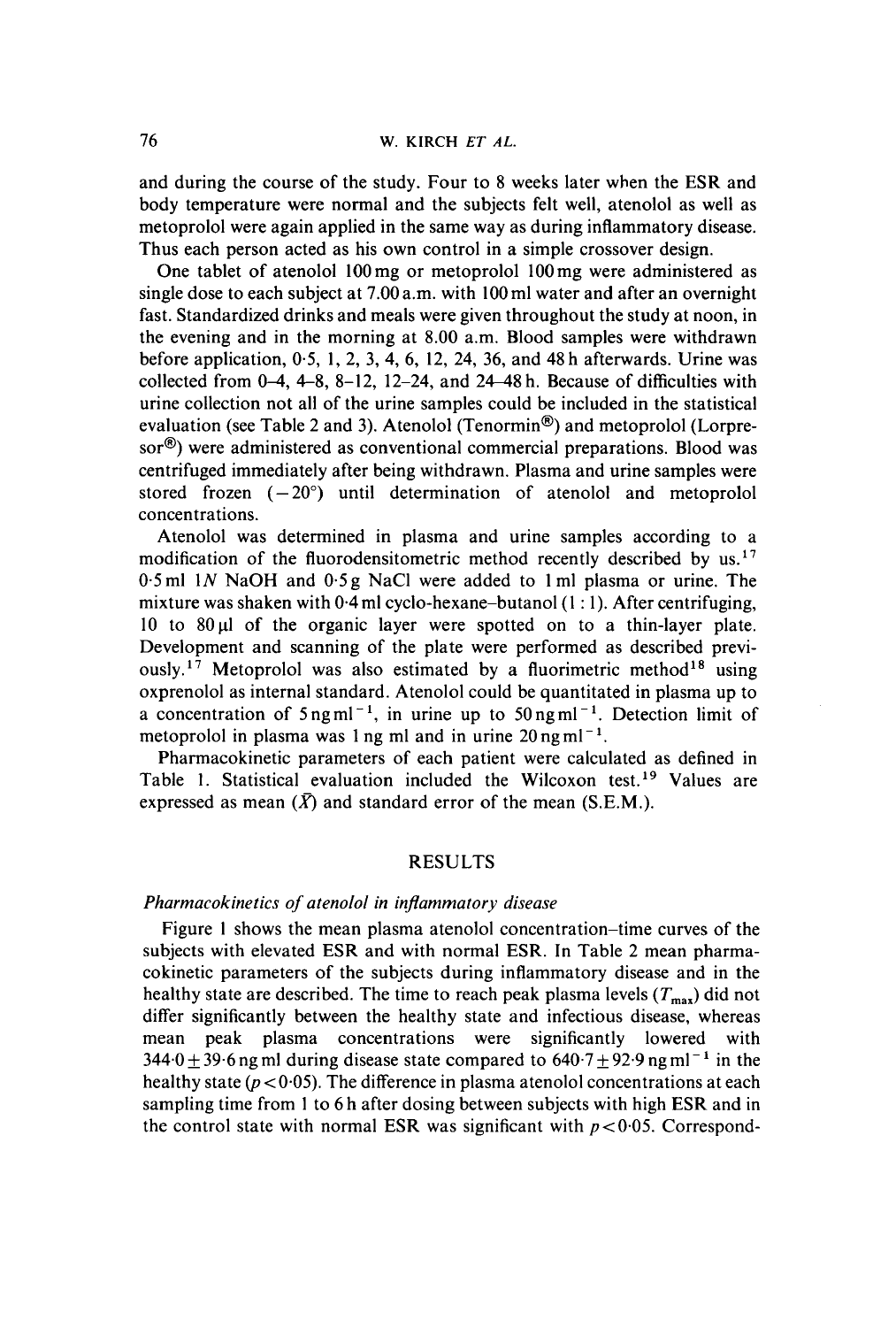|                                             |                |                                                                                            |                   | healthy state following ingestion of metoprolol 100 mg                                                         |                                                       |                                                                                                                                                                         |                                                                                               |                                                                                                                                                                                                                                                                                                  |
|---------------------------------------------|----------------|--------------------------------------------------------------------------------------------|-------------------|----------------------------------------------------------------------------------------------------------------|-------------------------------------------------------|-------------------------------------------------------------------------------------------------------------------------------------------------------------------------|-----------------------------------------------------------------------------------------------|--------------------------------------------------------------------------------------------------------------------------------------------------------------------------------------------------------------------------------------------------------------------------------------------------|
|                                             | Subject<br>No. | $C_{\text{max}}$<br>(ng ml <sup>-1</sup> )                                                 | re<br>G           | $\begin{array}{lcl} \text{AUC}_{\mathbb{G}^{-+\alpha}} & \\ (\text{ng}\,\text{ml}^{-1}\text{h}) & \end{array}$ | $K_{\mathbf{c}}$ <sup><math>\mathbf{r}</math></sup> ) | <b>FFB</b>                                                                                                                                                              | $\begin{array}{c} 8 \\ 4 \ \end{array}$                                                       | $C_1$<br>(ml min <sup>-1</sup> )                                                                                                                                                                                                                                                                 |
| Inflammatory<br>disease<br>Healthy<br>state | S.E.M.         | $\frac{36.8}{56.1}$ $\frac{63.7}{23.7}$ $\frac{25.7}{23.7}$ $\frac{25.7}{25.7}$<br>3548427 | र<br>२०<br>०      |                                                                                                                |                                                       | $\frac{1}{2}$ $\frac{1}{4}$ $\frac{1}{2}$ $\frac{1}{2}$ $\frac{1}{2}$ $\frac{1}{2}$ $\frac{1}{2}$ $\frac{1}{2}$ $\frac{1}{2}$ $\frac{1}{2}$ $\frac{1}{2}$ $\frac{1}{2}$ | 12118<br>1961<br>1961<br>1961<br>824<br>8263<br>837<br>837<br>837<br>837<br>8110-34<br>1723-4 | $\frac{1}{88}$ = $\frac{1}{88}$ = $\frac{1}{88}$ = $\frac{1}{88}$ = $\frac{1}{88}$ = $\frac{1}{88}$ = $\frac{1}{88}$ = $\frac{1}{88}$ = $\frac{1}{88}$ = $\frac{1}{88}$ = $\frac{1}{88}$ = $\frac{1}{88}$ = $\frac{1}{88}$ = $\frac{1}{88}$ = $\frac{1}{88}$ = $\frac{1}{88}$ = $\frac{1}{88}$ = |
|                                             |                |                                                                                            |                   |                                                                                                                |                                                       |                                                                                                                                                                         |                                                                                               |                                                                                                                                                                                                                                                                                                  |
|                                             | <b>NETS</b>    | $13.8$<br>41.9                                                                             | $\frac{2.5}{0.8}$ |                                                                                                                |                                                       |                                                                                                                                                                         |                                                                                               |                                                                                                                                                                                                                                                                                                  |
|                                             |                |                                                                                            |                   |                                                                                                                |                                                       |                                                                                                                                                                         |                                                                                               |                                                                                                                                                                                                                                                                                                  |

Table 3. Pharmacokinetic parameters of the six subjects (with  $X \pm S.E.M$ .) during inflammatory disease and in the **Table 3. Pharmacokinetic parameters of the six subjects (with**  $X \pm S.E.M.$ **) during inflammatory disease and in the** 

# ATENOLOL AND METOPROLOL

77

 $*_{n} = 4.$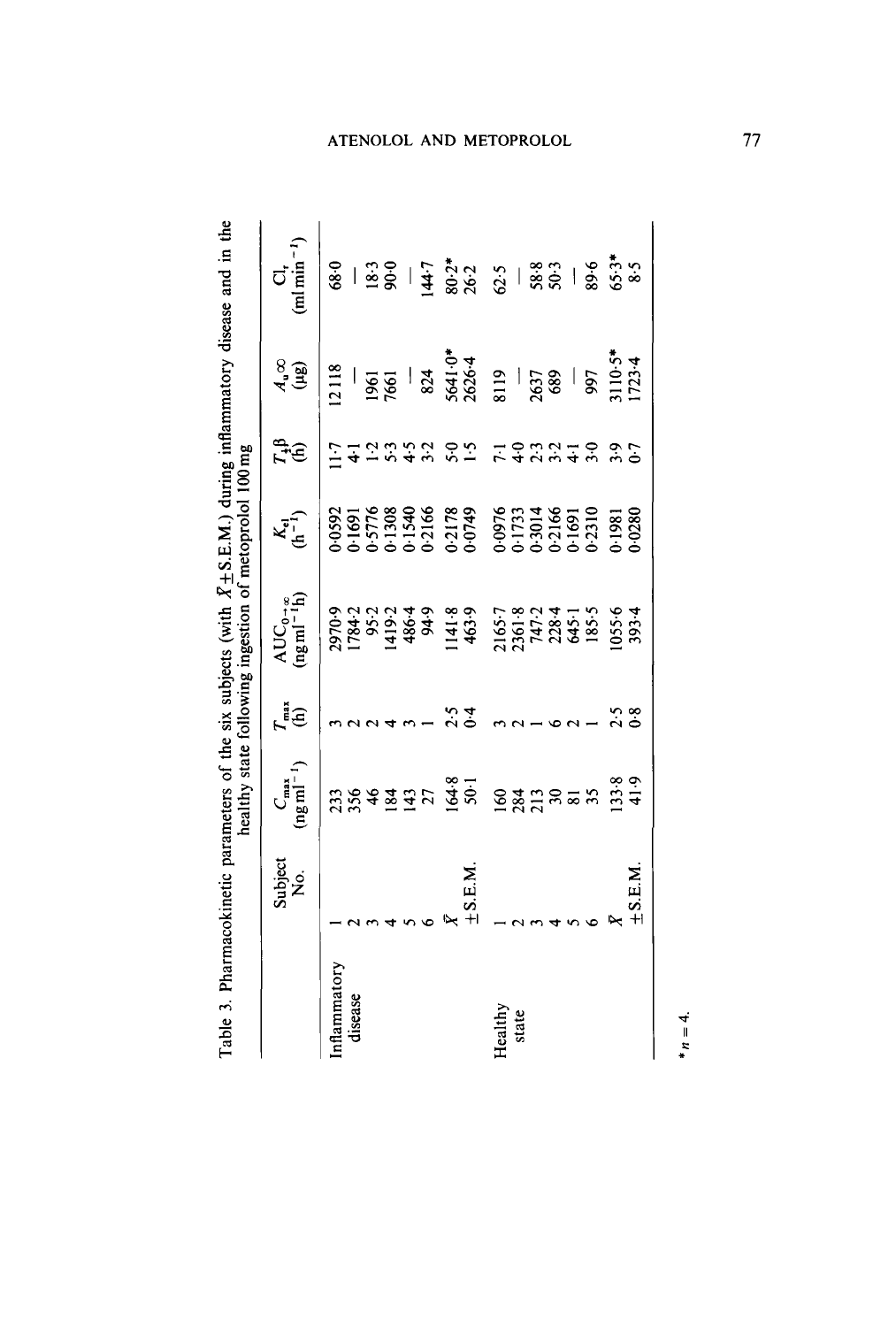

Figure 1. Mean atenolol plasma concentrations  $(X \pm S.E.M.)$  of six subjects with inflammatory **disease (ESR** > **20 mm in the first hour) and in the healthy state** 

ingly the areas under the plasma concentration-time curve **(AUC)** were  $4294.1 \pm 428.9$  ng ml<sup>-1</sup> h during infection and  $7523.1 \pm 1896.6$  ng ml<sup>-1</sup> h in the healthy state ( $p < 0.05$ ). Renal clearance of atenolol rose to state  $(p<0.05)$ .  $128.0 \pm 21.6$  ml min<sup>-1</sup> when ESR was high compared to  $110.8 \pm 46.4$  ml min<sup>-1</sup> when ESR was in the normal range  $(p < 0.05)$ . There were significant correlations between the height of the ESR on one hand and AUC values  $(p < 0.01)$ as well as mean peak atenolol concentrations  $(p < 0.01)$  on the other hand.

Elimination rate constant and elimination half-life of atenolol were about the same in elevated ESR and normal ESR; the half-life amounted to nearly 10 h. In



Figure 2. Mean metoprolol plasma concentrations  $(X \pm S.E.M.)$  of six subjects with inflammatory **disease (ESR>2Omm in the first hour) and in the healthy state**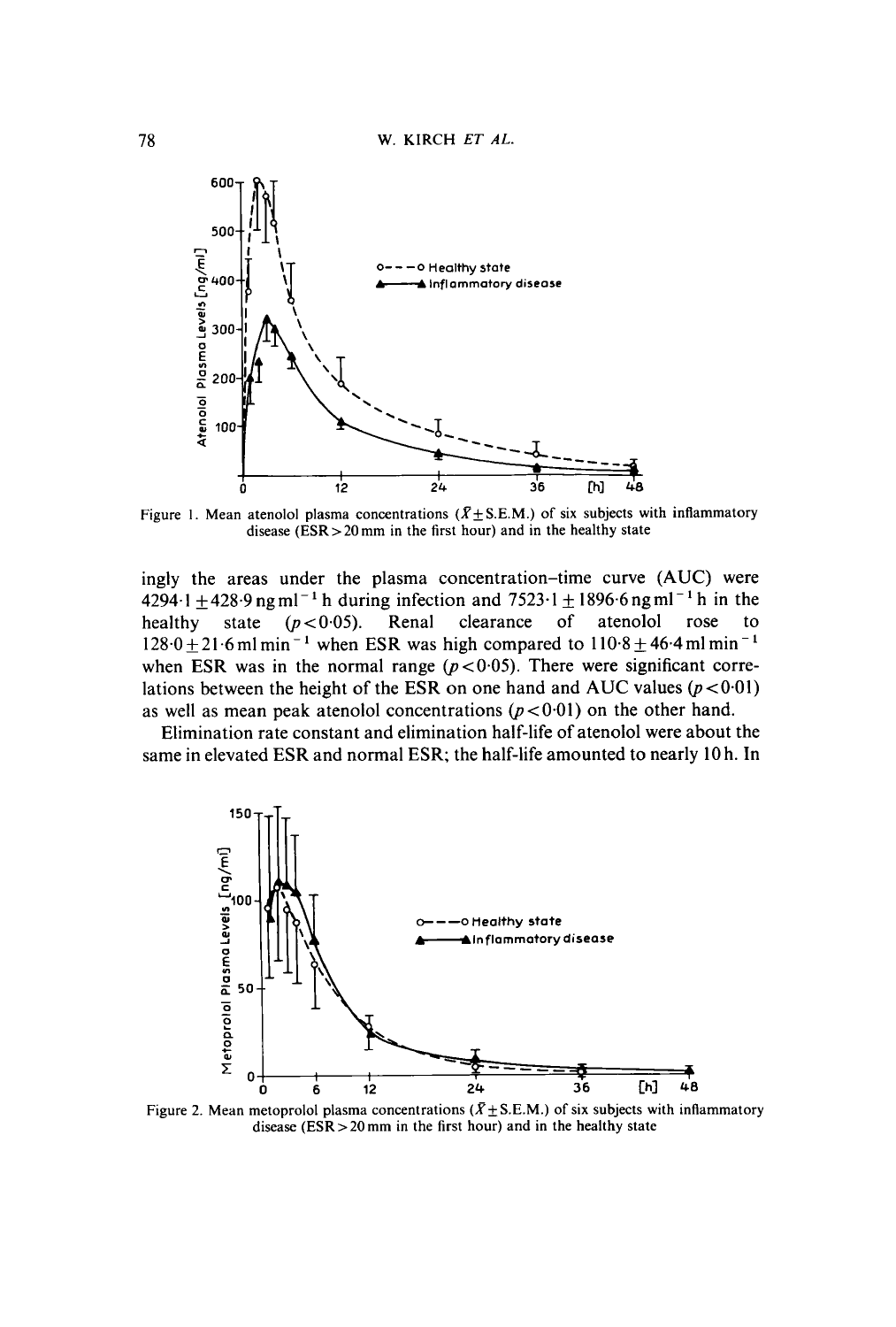one subject the reproducibility of the plasma concentration-time curve in the healthy state has been confirmed three times.

# Pharmacokinetics of metoprolol in inflammatory disease

Figure 2 shows the mean plasma metoprolol concentration-time curve of the subjects during inflammatory disease and in good health. In Table 3, mean kinetic parameters of the subjects in both states are described. There were no significant differences in any of the average kinetic data between healthy subjects and patients with infectious disease. When the **ESR** was raised the mean AUC amounted to  $1141.8 \pm 453.9$  ngml<sup>-1</sup> h compared to  $1055.6 \pm 393.4$  ng ml<sup>-1</sup> h in the normal state ( $p > 0.05$ ). There were no obvious correlations between the height of the **ESR** and the mean peak plasma levels or the AUC of metoprolol.

# DISCUSSION

In 1979 Schneider et  $al.$ <sup>13</sup> found that patients in the active stage of various inflammatory disease attain much higher plasma propranolol concentrations than healthy controls. Kendall et  $al^{14}$  in the same year reported similar, though considerably less pronounced results with oxprenolol. Plasma metoprolol concentrations of patients with high **ESR** (over 20 mm after the first hour) could not be shown to differ significantly from those of healthy volunteers and also the AUC's of both groups were almost identical.<sup>15</sup> In these three studies the underlying disease which caused a raised **ESR** were mostly rheumatoid arthritis, Crohn's disease, ulcerative colitis, and only few other illnesses. Although only patients with a respiratory tract infection as reason for elevated **ESR** were included in the present study, our results with metoprolol are very similar to those of Schneider et  $al$ .<sup>15</sup> They confirm that plasma metoprolol levels, AUC and other kinetic parameters of the drug are not altered by inflammatory disease. Furthermore, comparing this with the other reported studies, it should be noted that in our study the subjects acted as their own controls; thus after recovering from inflammatory disease, the kinetic study was repeated with them in the healthy state.

Propranolol, oxprenolol, and metoprolol are all predominantly metabolized by the liver, but they differ in the extent of their binding to plasma proteins: 93 per cent of propranolol is bound, 80 per cent of oxprenolol and only 11 per cent of metoprolol.20 Thus increased binding to acute phase reactant proteins, which rise in inflammatory disease, might be a possible explanation for the high plasma levels of propranolol and oxprenolol in patients with elevated **ESR.**  Therefore metoprolol, which has a lower affinity to plasma proteins, does not appear to accumulate in infectious disease. The increased protein-binding of drugs such as propranolol or oxprenolol could lead to raised plasma concentrations of these drugs. The mode of action might be due to reducing the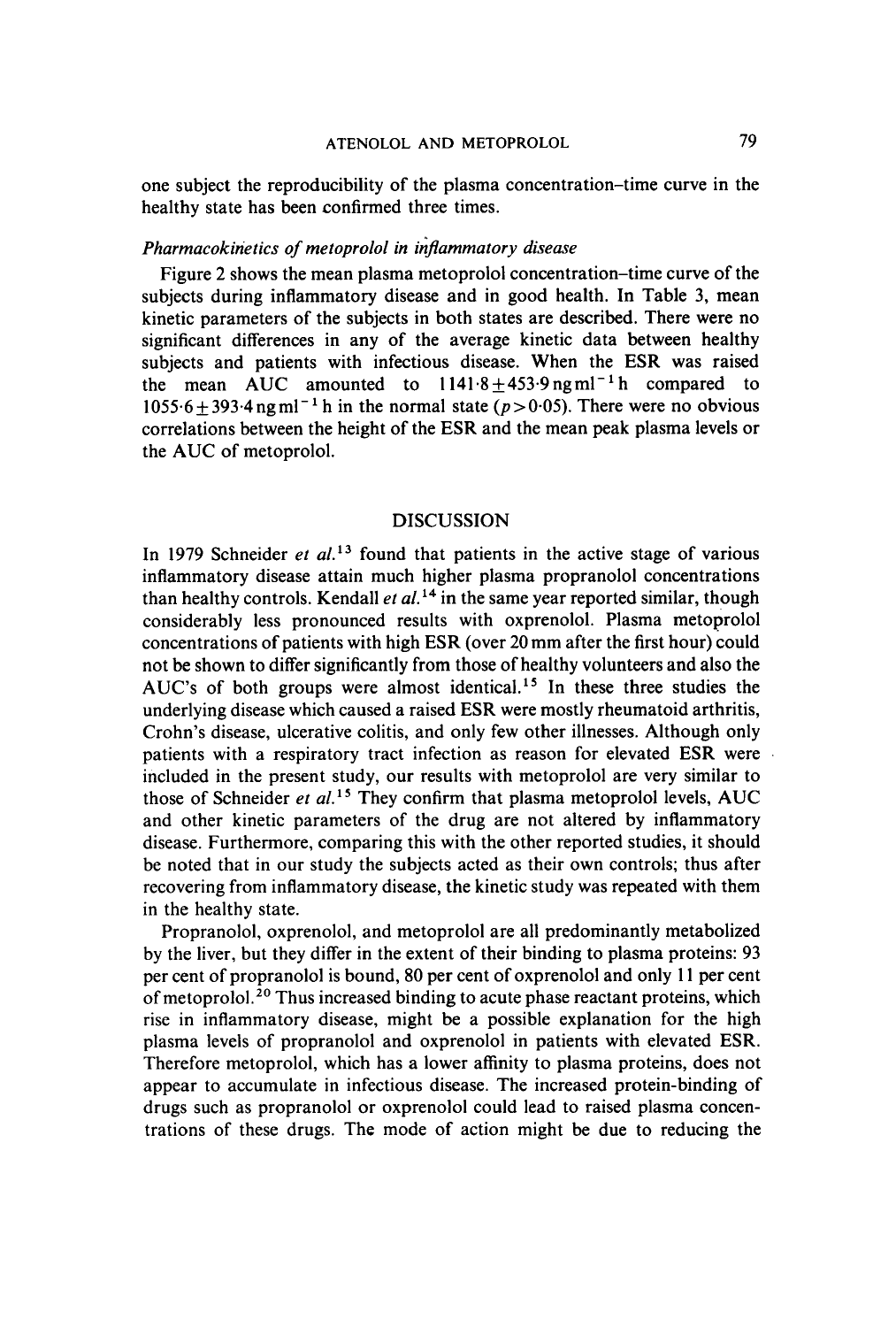apparent volume of distribution or possibly due to a protection from metabolism during the first pass through the liver. Completely different from the facts mentioned so far are the results for atenolol kinetics in inflammatory disease. Plasma levels and **AUC** of atenolol are significantly reduced in subjects with high **ESR** compared to those with normal **ESR,** whereas renal clearance of the drug is increased. In contrast to lipophilic substances like propranolol, oxprenolol or metoprolol, atenolol is a more hydrophilic drug; it is only **3** per cent protein bound.<sup>21</sup> Hydrophilic beta blockers tend not to be metabolized extensively and do not cross cellular membranes readily.\* **Thus** atenolol is only about 50 per cent absorbed from the gastro-intestinal tract following oral ingestion.<sup> $1-4$ </sup> As an interpretation of our results with atenolol, it seems to be possible that inflammatory disease leads to a further reduction in the degree of absorption of atenolol from the gastro-intestinal tract. This remains plausible even though we found no significant difference between the urinary recovery of atenolol from the healthy subjects and those with infectious disease. Incomplete urine collection can not be ruled out as a reason for this apparent inconsistency between relative extents of absorption as measured from the urinary and blood level data. It is concluded that subjects who are treated with atenolol during inflammatory disease should be monitored carefully for the desired effect of the beta blocker especially *6* and **12** h after dosing; it may be necessary to increase the atenolol dosage. Another consideration may be therapeutically important for patients with an acute respiratory tract infection who are treated simultaneously with ampicillin; this drug lowers atenolol plasma levels by about 50 per cent<sup>22</sup>; both disease state and drug interaction effects may then be additive and lead to very low plasma atenolol concentrations.

# **ACKNOWLEDGEMENT**

We are sincerely grateful to **Mrs.** Silke Podkowik for her excellent technical assistance.

#### **REFERENCES**

- **1. J. Sassard, N. Pozet, J. McAinsh, J. Legheand and P. Zech,** *Eur. J. Clin. Pharmacol.,* **12, 175**  ( **1977).**
- **2. S. H. Wan, R. Z. Koda and R.** F. **Maronde,** *Br. J. Clin. Pharmacol., 7,* **569 (1979).**
- **3. J. McAinsh, B.** F. **Holmes, S. Smith, D. Hood and B. Warren,** *Clin. Pharmacol. Ther.,* **28, 302**  ( **1980).**
- **4. W. Kirch, H. Kohler, E. Mutschler and M. Schafer,** *Eur. J. Clin. Pharmacol.,* **19, 65 (1981).**
- **5. C. G. Regardh, P. Lundborg and B. A. Persson,** *Biopharm. drug. dispos., 2,* **79 (1981).**
- **6. W. Kirch, M. Schafer-Korting, T. Axthelm, H. Kohler and E. Mutschler,** *Clin. Pharmacol. Ther.,* **30, 429 (1981).**
- **7. P. R. Reeves, J. McAinsh, D. A. D. McIntosh and M. J. Winrow,** *Xenobiorica,* **8, 313 (1978).**
- **8. J. M. Cruickshank,** *Am. Heart J.,* **100, 160 (1980).**
- **9. J. Feely, G. R. Wilkinson and A. R. Wood,** *New Engl. J. Med.,* **304, 692 (1981).**
- **10. J. W. Reimann and J. C. Frohlich,** *Naunyn-Schmiedeberg's Arch. Pharmacol.,* **316 (Suppl.), 1279 Abstr. 315 (1981).**